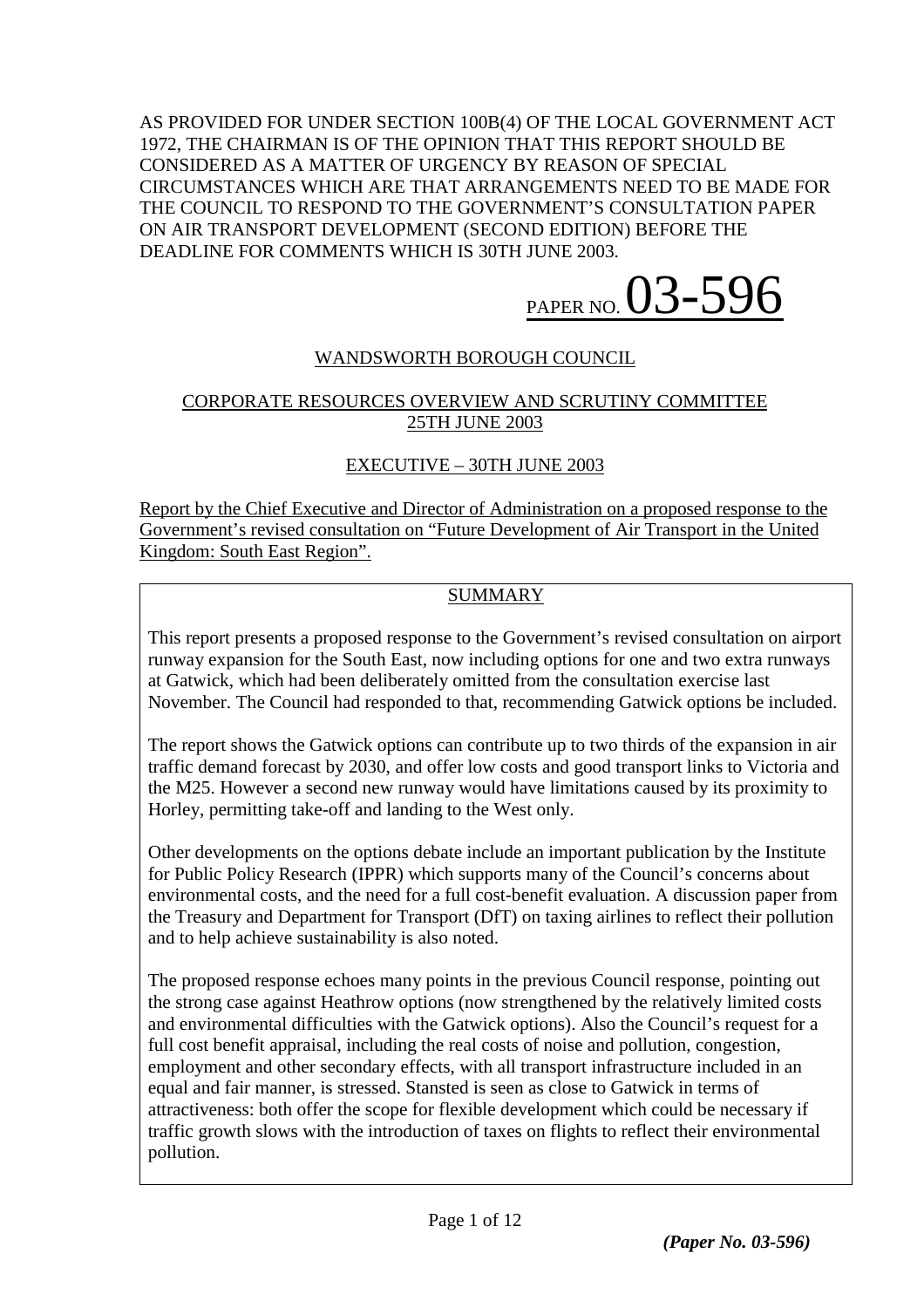### **Recommendations**

- 1. The Corporate Resources Overview and Scrutiny Committee are recommended to support the recommendations in paragraph 3.
- 2. If the Overview and Scrutiny Committee approve any views, comments or additional recommendations on the report, these will be reported to the Executive for consideration.
- 3. The Executive are recommended to:-
	- (a) inform the Government that it considers the South East Regional Airport Study (SERAS) report – though broad and impressive in terms of sites sifted – is flawed by virtue of its failure to attempt to bring all costs and benefits together, including the real economic benefits of each site to the UK economy, and should therefore be restructured, recalculated and reissued before any White Paper is produced;
	- (b) agree that with the significant weight of opinion now pointing to the Government's demand forecasts as optimistic, they should be recalculated, not only to reflect a maturing in the trends of recent years for aggressive fare-cutting, but to take account of the need to introduce taxes to reduce emission, noise and airport-induced congestion;
	- (c) strongly reject proposals for further expansion at Heathrow (despite the strong and highly resourced lobbying from the airlines and BAA) on the grounds of high hidden costs due to congestion and pollution, totally unacceptable noise nuisance, an overheated local economy and planning unsuitability;
	- (d) agree that in the context of lower demand growth, Gatwick options are supported, as they offer attractive flexibility for slow incremental additions to capacity in conjunction with Stansted, and because Gatwick has great advantages of excellent transport links, developable at limited costs and with relatively low environmental impact in contrast to Heathrow.
	- (e) agree that Cliffe has attractions in terms of its regeneration potential and good transport link potential, but requires a major Government commitment to make it happen, through provision of the necessary Thames Gateway infrastructure, and the necessary housing investment.
	- (f) agree to submit these comments to the DfT, together with the original response (subject to any late minor amendments the officers may need to make);
	- (g) note the publication of the joint Treasury/DfT discussion paper on the use of economic instruments to effect substainability in the air transport industry, and delegate to the Chief Executive the drafting of an appropriate response based on relevant agreed Council policy; and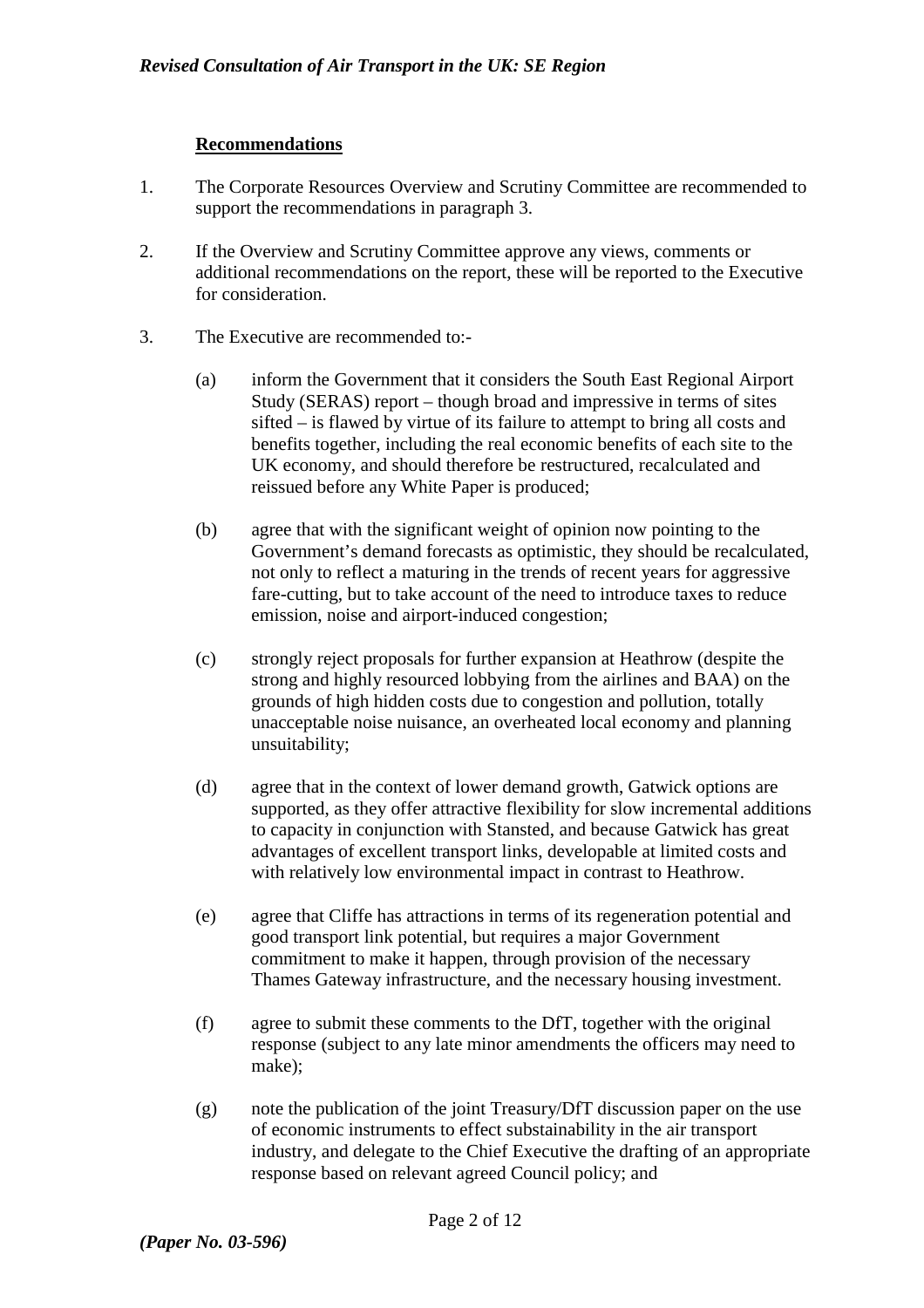(h) agree with the Leader's proposal that he write to the Chancellor of the Exchequer, drawing attention to the Council's continuing concern that the SERAS evaluation is inadequate, being based on a very limited and unfair selection of costs and benefits, inclusion of international benefits in spite of Treasury guidance to the contrary, and omission of any assessment of secondary investment costs and local benefits, the costs of environmental impacts, and many other important factors.

## **Introduction**

4. The Government consulted on its seven regional plans for airport capacity development in the latter half of 2002, including options for the South East of England. The Council responded to this consultation on the basis of Paper No. 02- 965, considered by this Overview and Scrutiny committee on 20th November 2002 and approved by the Executive on 2nd December 2002. The recommendations from that report ate attached as Appendix 1 herewith, and it will be noted that recommendation (i) was to:-

> "agree to recommend to the Government that a second full runway at Gatwick should not be ruled out as an option, either before or after 2019 and to note that Gatwick has strong advantages of possessing a good transport infrastructure and established base of operation".

## **Inclusion of Gatwick Options**

5. Subsequently, after the consultation closed at the end of November 2002, a legal challenge was made against the Government's decision to exclude the second full runway options at Gatwick, and this was successful. The Government were compelled to reconsult on this revised basis which they did in February 2003, publishing a second edition of their consultation paper. This now includes full details of new runway options for Gatwick and consequential amendments to summary evaluation tables and other sections of the report. This Second Edition consultation report is available on the Department of Transport website, and a copy has been placed in the Members' Room. The essential information on the new options and their evaluation against various criteria is summarised below.

# **Other changes since November 2002**

6. Since the Council determined its response along the lines identified in the appendix, there has been continued and vigorous debate on the need for, and best locations for, additional runway capacity in the South East. These have included extensive comments on the viability or otherwise of a new four runway airport at Cliffe in Kent, debate on the reality of including high-growth demand projections for air traffic based on the 'predict and provide' principle, when there are growing pressures for environmental protection measures and an early end to the advantageous nil-tax regime for aircraft fuel, and various studies on the likely employment impact of capacity growth at the various sites. Comments on all of these new areas of debate are included also in this report. Finally, fresh conclusions are drawn and revisions and additions to the original recommendations are proposed.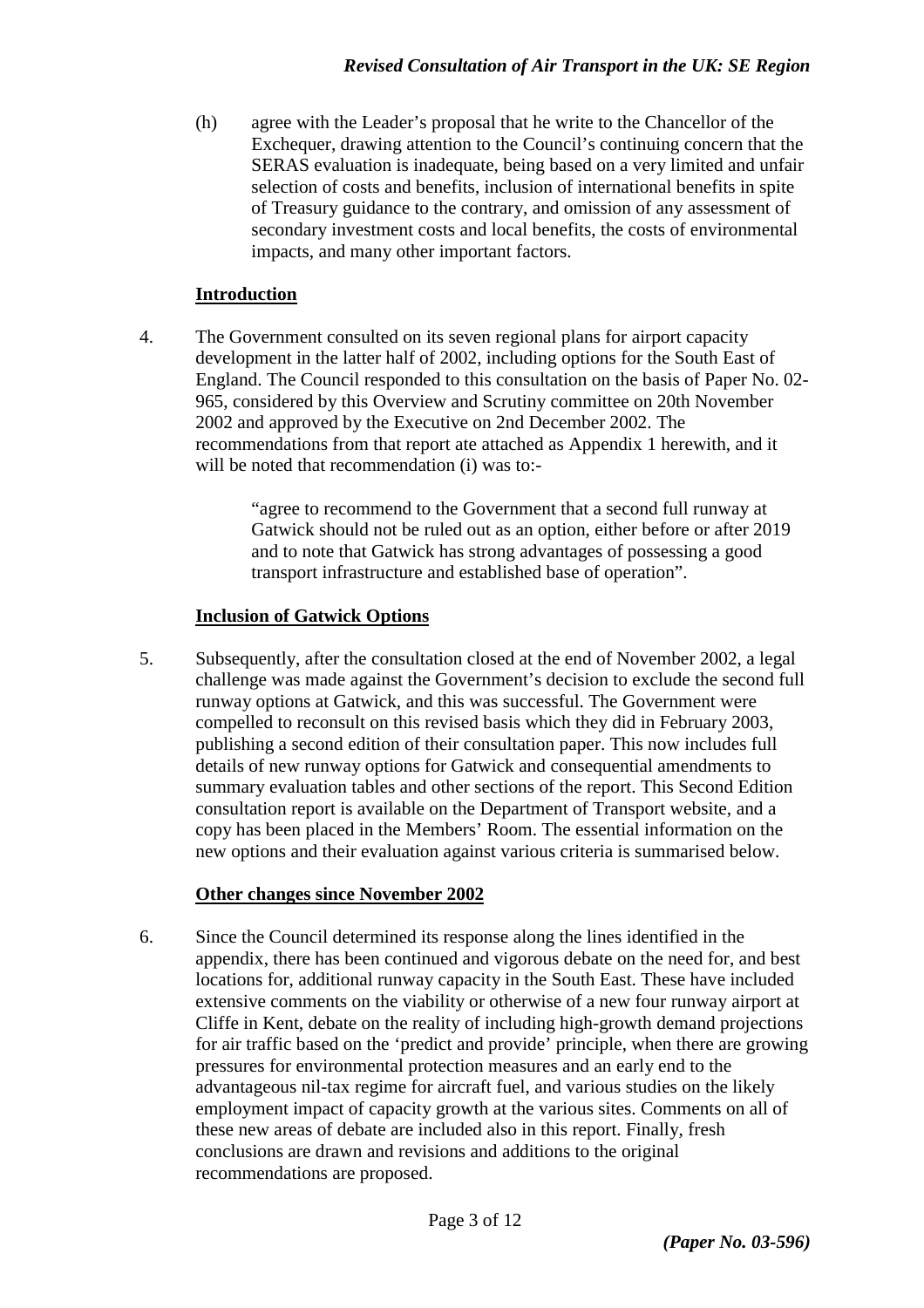## **GATWICK – OPTIONS FOR ONE AND TWO NEW RUNWAYS**

- 7. Gatwick is currently a single runway airport North of Crawley in West Sussex, with two terminals and good road (M23) and rail [Victoria direct line] links to London. The original SERAS study included, as an appendix only, outline details for two expansion options: a wide spaced runway parallel to the existing runway, and also a close parallel runway. The main report and the summaries of the various options did not include these two Gatwick options, but stated because BAA had signed a planning agreement with West Sussex County Council not to construct a second runway at Gatwick before 2019, no additional capacity could be achieved before 2024, and to include options which could only contribute at such a late date would create unnecessary blight and anxiety.
- 8. The 2nd edition SERAS report includes not only full details of the wide spaced and close parallel runways, but also the option of two new wide spaced runways. Wide spaced runways have greater capacity as they allow independent mixedmode operation i.e. each runway can accommodate aircraft arriving and departing. For close parallel operation segregated mode operation only is possible i.e. one runway is used for departures only and the other for arrivals only. These new options allow for a new wide spaced runway in 2011 or later and a second in 2018 or later, providing for up to 115 million passengers per annum (mppa) compared with the current use of 32 mppa. A difficulty with the maximum two new runway option is that while one would be the wide spaced parallel runway to the South, as previously envisaged, the second would be to the North of the current runway and directly West of the town of Horley. It could only operate to and from the West, to avoid overflying Horley, thereby reducing capacity.
- 9. The impact of the various options is as follows:-

|                            | Passenger | Residents   | Employment |
|----------------------------|-----------|-------------|------------|
|                            | Capacity  | suffering   | (000's)    |
|                            | Mppa      | Noise above |            |
|                            |           | 57dBA('000) |            |
|                            |           |             |            |
| Current Use 2000           | 32        |             | 43         |
| Current Capacity (2030)    | 40        |             | 38         |
| 1 close-spaced new runway  | 62        | 10          | 51         |
| 1 wide parallel new runway | 83        | 23          | 64         |
| 2 new runways              | 115       | 31          | 92         |

## **TABLE 1 – 1 and 2 extra runways at Gatwick**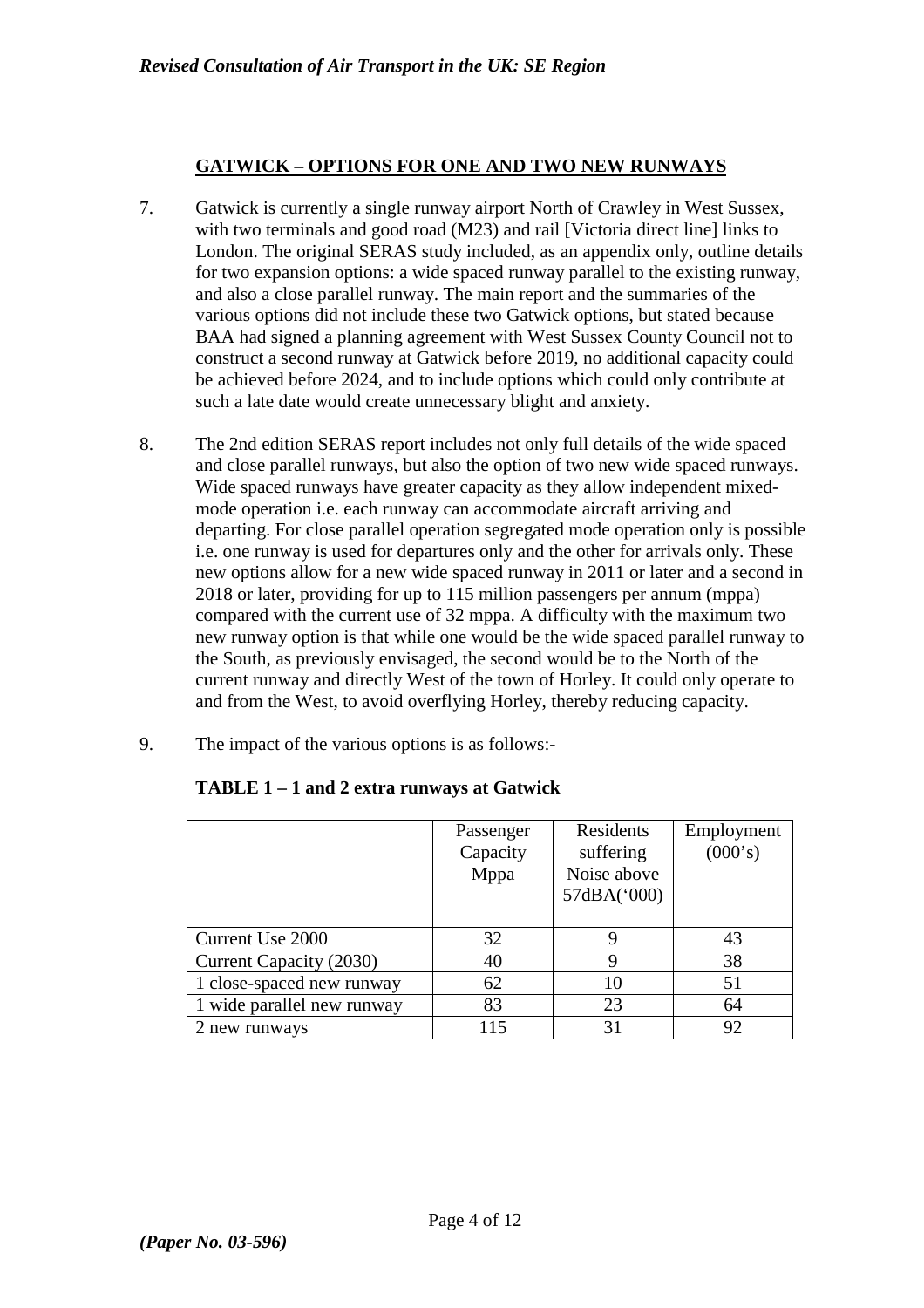## **Road and rail access**

10. As mentioned, Gatwick already has good road and rail access, and improvements to these are already planned. These are considered adequate for the close parallel runway, although enhanced capacity might be necessary at some points on the rail network to cater for expected users. With two new runways extra airport express trains and infrastructure improvements to accommodate them would be needed around Croydon and at the London terminus. Two extra runways would also require widening of the M23 between junctions 8 and 10 and on the airport spur.

### **Air quality, noise and regional planning impacts**

11. In environmental and ecological terms, the two runway options would remove six Grade II\* buildings and 18 Grade II listed buildings, plus part of the conservation area of Charlwood Village. The two runway option would also impinge on three sites of Nature Conservation Interest and the Glovers Wood site of Special Scientific Interest (SSSI).

### **Noise disturbance and air pollution**

12. As regards noise impacts, at the 57dBA level, two additional runways would include 22,000 extra residents within the noise contour by 2030 compared with 54,000 extra for the short runway at Heathrow. For air quality, pollution by Nitrogen Dioxide  $(NO_2)$  above the mandatory 2010 EU limit would affect 3,800 people by 2030 with one extra runway, and up to 7,000 residents with the two runway option. This compares with a prediction of 35,000 extra residents exposed to EU exceedence of  $NO<sub>2</sub>$  by 2015 with one short runway at Heathrow, for a much smaller increase in runway capacity with that option.

#### **Employment generation**

13. The employment impact of two new runways would be fairly significant, creating some 49,000 extra jobs by 2030 on top of the current level of some 43,000. The SERAS report points out that this number would not be available in the local labour market, although it is suggested the road and rail improvements needed would permit a wider influx of labour from the Brighton-Gatwick-Croydon corridor, sufficient to accommodate the need. However a recently reported study for West Sussex County Council by Berkeley Hanover suggested this was unlikely to be adequate and there would be pressure for local developments to meet these employment needs and two new towns the size of Crawley, or one of 200,000 population would be needed. This would seem an excessively pessimistic forecast to provide 49,000 jobs with at least some significant contribution from the South London/Croydon and Brighton hinterland identified in SERAS.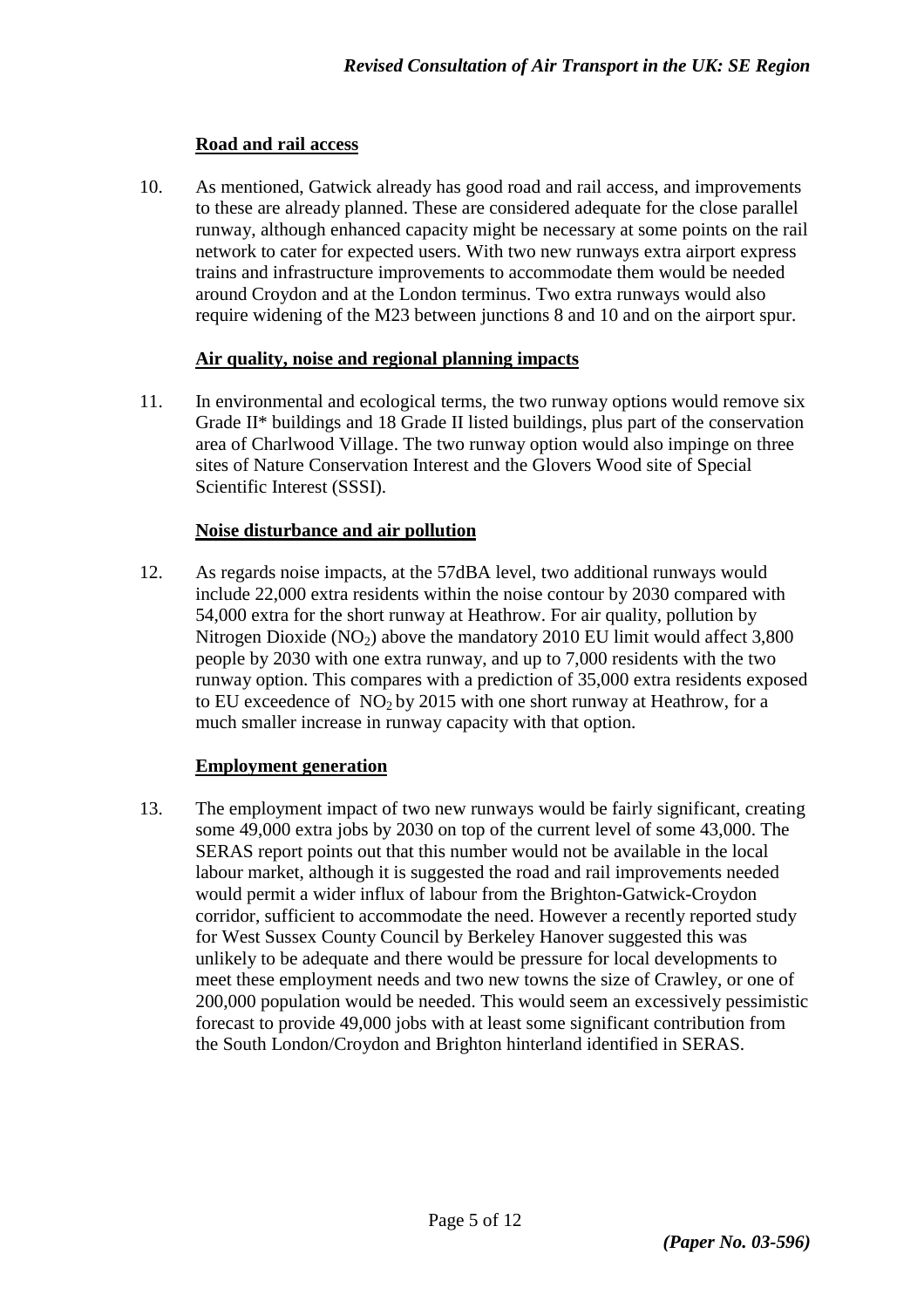## **OTHER ISSUES RAISED IN RECENT DEBATE ON AIRPORT CAPACITY**

## **Nitrogen Dioxide pollution forecasts for Heathrow**

14. Recently BAA have published their own views on the SERAS options strongly urging new runway capacity, but not at Cliffe. They had not responded to the November 2002 consultation. With their response they have included alternative technical modelling of  $NO<sub>2</sub>$  concentrations created by a third Heathrow runway giving markedly different results to the original SERAS modelling estimates of 35,000 residents affected above the EU limit by 2015. Their estimates seek to revise the number affected to 10,000 only. The BAA research has been strongly criticised by HACAN Clear Skies, on the grounds that it seeks to change the modelling methodology from that established for the Terminal 5 public inquiry. Furthermore, it should be borne in mind that actual  $NO<sub>2</sub>$  values at Heathrow are already excessive, with the environs of the airport exceeding the current National Air Quality Standard for  $NO<sub>2</sub>$  (40mg/cu.metre) by some 25%. The 2001 average was 53 mg/cu.metre. In addition to maintaining the best forecasting methods available, it is important in any event to assess options against their real health impacts rather than EU fines and exceedencies:  $NO<sub>2</sub>$  is a highly damaging pollutant which is associated with breathing impairment and the incidence of premature deaths, both of which need to be included and assessed in any costbenefit evaluation of the options.

### **Repositioning of the short Heathrow runway to the East**

15. It has been suggested by British Airways and others that some of the disadvantages of the Heathrow short runway option could be avoided by resiting the runway 200 metres to the East, thereby avoiding the need to demolish the Harmondsworth Tithe Barn, and also St. Mary's Church Hardmondsworth. Although retention of these buildings is clearly of immense importance, it is not considered that the resiting of the runway (even if technically possible at economic costs) would have any significant effect on the huge overall disbenefits of an extra runway at Heathrow. The significant costs from this option in the cost benefit equation are the costs of noise pollution (estimated at some £0.7 billion by this Council) and higher employment, congestion and infrastructure costs at Heathrow, due to the local overdevelopment and lack of capacity (estimated at some £1.5 billion). There are also the new safety risks of having at least two runways operating in parallel over a densely populated area referred to in Paper No. 02-965. None of these elements are affected by any runway repositioning.

#### **Realism of unconstrained air traffic demand forecasts: the IPPR Study**

16. Since the close of the original consultation there has been considerable debate on the issue of air traffic demand forecasts, and the realism of assuming that current growth trends will continue. One of the most critical studies of the Government's assumptions was carried out by the Institute for Public Policy Research (IPPR) which challenged the wisdom of planning for significant new capacity, pointing out that to allow for its climate change impacts air travel will have its fuel subsidies removed, and made to bear the costs of the pollution it creates via the "polluter pays" principle in order to contribute to the Government's aim of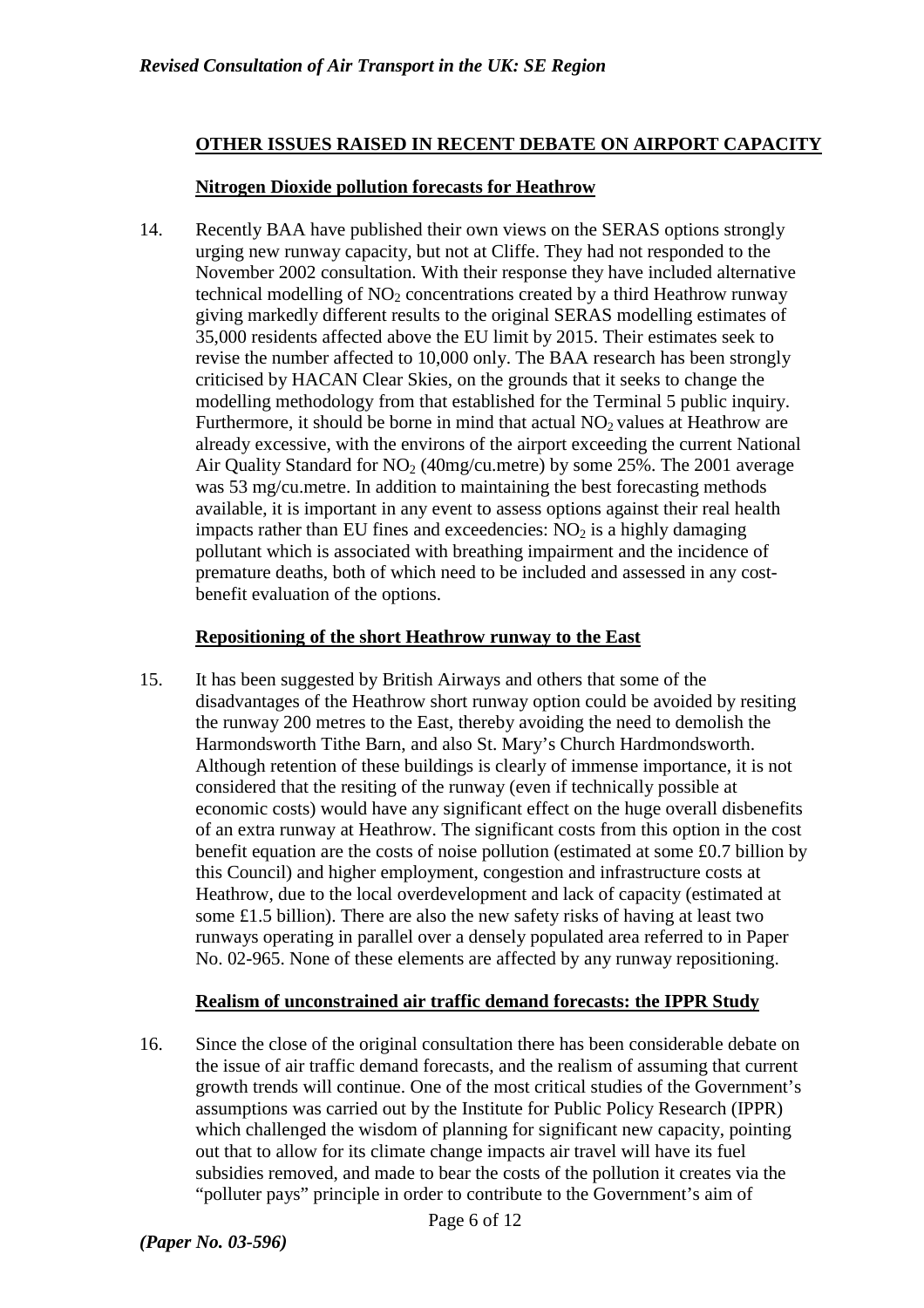reducing carbon dioxide  $(CO<sub>2</sub>)$  emission and climate change. A European 'emission levy' is suggested. The IPPR study points out that the UK's target to cut carbon dioxide emissions to reduce global warming require an ambitious 60% reduction by 2050 and air industry emissions alone would breach this. New runways are therefore only likely to exacerbate problems.

- 17. The IPPR study also vindicates many of the points the Council and other authorities and bodies concerned with the environmental impact of air transport have been making. As well as suggesting the demand forecasts are overstated and very likely to be lower as environmental and social costs are passed back to operators, the study also argues the economic benefits of aviation growth have been overstated, and are in fact highly dependent on location. It also states the links between aviation infrastructure investment and wider economic productivity and benefits are unproven and may, if they do exist, be subject to diminishing returns. They further point out aviation growth in fact has a negative balance of payments impact and would increase the UK's tourism expenditure deficit with other countries.
- 18. As well as subjecting some of the claimed benefits to scrutiny, the study also highlights many of the secondary and less tangible costs that the Council has repeatedly drawn attention to in calling for a complete cost benefit analysis. The study makes the point that the important economic costs, such as congestion on surrounding roads and the costs of providing secondary infrastructure (housing, schools etc.) are ignored. It draws attention to the distortions in the market for travel caused by the aviation industries tax exemptions and subsidies (e.g. from airport retailing). It also emphasises that as access and user charges do not reflect the costs of congestion or noise disturbance, there is perversely no financial incentive for operators to divert to less congested and intrusive locations, or for surface travel to develop and win long distance business on a level playing field with airlines.
- 19. The study proposes a number of remedies, including noise levies and compensation payments to those affected, plus statutory powers of enforcement of noise and air pollution limits as part of an integrated pollution control system. This could include also permits for emission control (in line with a direction on emission control the EU is already planning), and an  $NO<sub>2</sub>$  levy, as charged in Sweden, which would cover emissions from ground transport as well as aircraft. The study also stresses the need for tougher public safety assessments of airport operations and new capacity.
- 20. Other studies and commentators have also emphasised the likelihood that aircraft operators will need to be constrained by economic measures as part of European and international initiatives on environmental protection. Various studies have predicted an early start on the introduction of such measures: the Royal Commission on Environmental Pollution (RCEP) has also pointed out the Government's air traffic forecasts would completely undermine the UK's commitment to the world plans to tackle global warming and that it is necessary to begin now to curtail demand using economic instruments.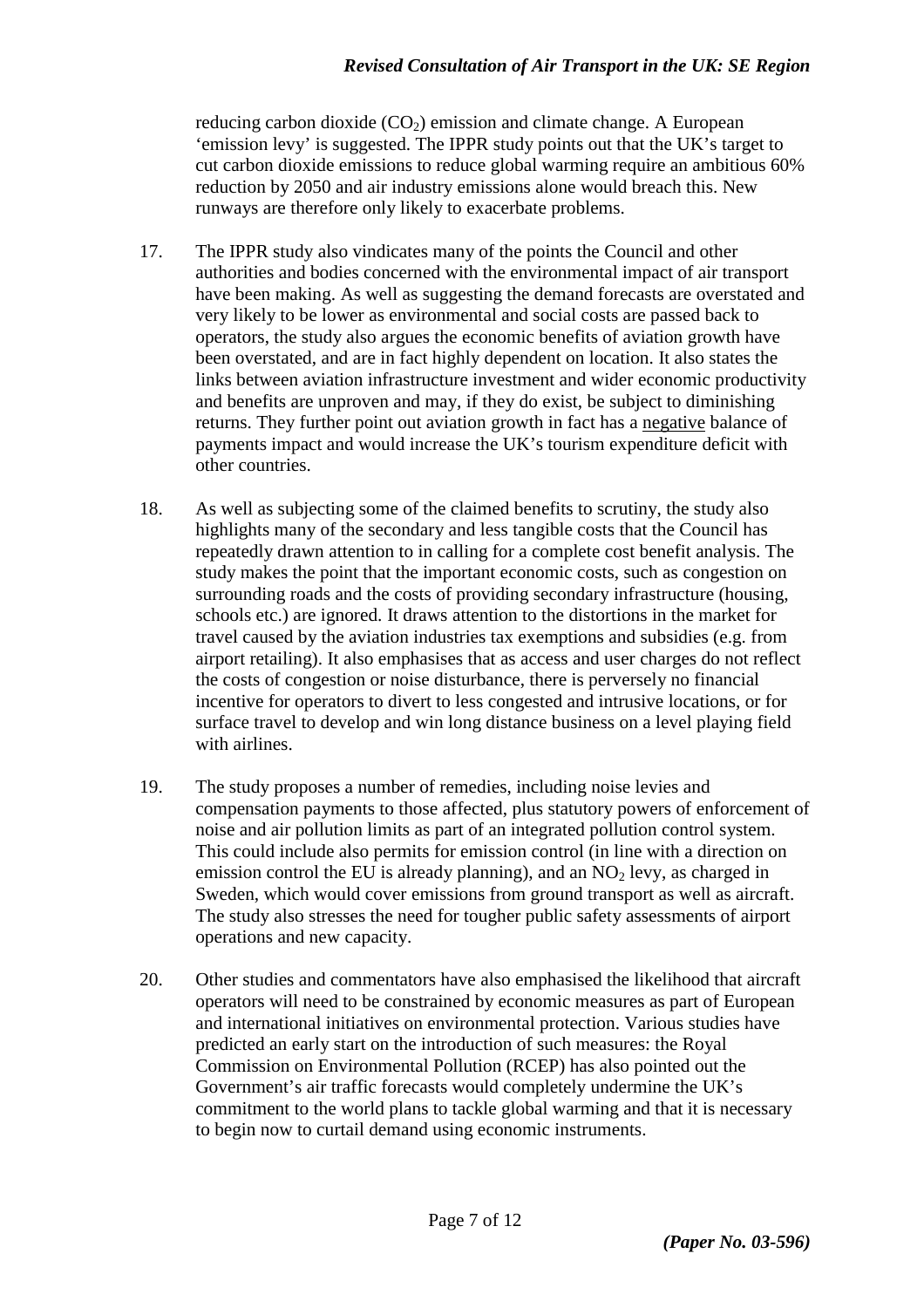### **Treasury aviation tax discussion paper**

- 21. The Department for Transport and the Treasury have now (in March 2003) jointly published a 'discussion paper' entitled "Aviation and the Environment – using Economic Instruments". The aim is stated to be to inform stakeholders and support discussion on creating an environmental framework that will ensure the long-term development of aviation in the UK is sustainable. It is proposed to discuss with stakeholders the most effective economic instruments for ensuring that the air transport industry is encouraged to take account of and where appropriate reduce, its contribution to global warming, and local air and noise pollution. Publication has been in an extremely low-key manner, such that the existence of the document only came to light to individual authorities as a result of it being included in background technical reports to the separate consultation on Night Flying Restrictions (see Paper No. 03-597 on this agenda). Enquiries have revealed that no local authority organisations have been included as invited stakeholders, although the LGA are now making a limited response on the principles of trading in emissions permits, a key topic in using economic instruments to control aircraft emissions and their contribution to climate changes. It would appear however that as open-ended consultation was initiated on the publication of the reporting individual responses (to a separate Department – DFT – to that dealing with SERAS), and therefore individual Councils and groups of Councils may respond.
- 22. A copy of the Discussion Paper has been placed in the Members' Room. Although much of the content is of a technical nature some of the questions are straightforward, and it is anticipated a response could be made based on existing Council policy. The Leader has been consulted, and requested that this should be delegated to the Chief Executive and the Head of Environmental Services, and the response should also be communicated to all those other authorities that supported the European Court of Human Rights case (the Hatton Case) for which the Council acted as the lead supporting authority.
- 23. The discussion paper is interesting in that it identifies in Annexe C the tax levels on flights that would be needed to cover the application of a typical "polluter pays" levy in respect of the global warming effects of air travel. These vary from £40 for a one-way transatlantic flight to £3 for a short haul European route. (N.B. These figures do not include any element to cover noise or local congestion but relate to engine emissions only). Although this discussion paper included no firm timetable to apply a tax to fares it is stated the intention is that following talks with operators and others on how aviation should start to pay for its environmental costs: results giving the Government's views will be included in the forthcoming White Paper.

## **EVALUATION OF OPTIONS**

24. As before, the revised 2nd edition SERAS report makes an attempt to compare the costs and benefits of the various combinations of runway options, but in a very limited and distorting manner. In the previous report, 02-965, it was pointed out that the methodology used to calculate to benefits was defective, in that it measured benefit via the Department for Transport (DfT) Air Passenger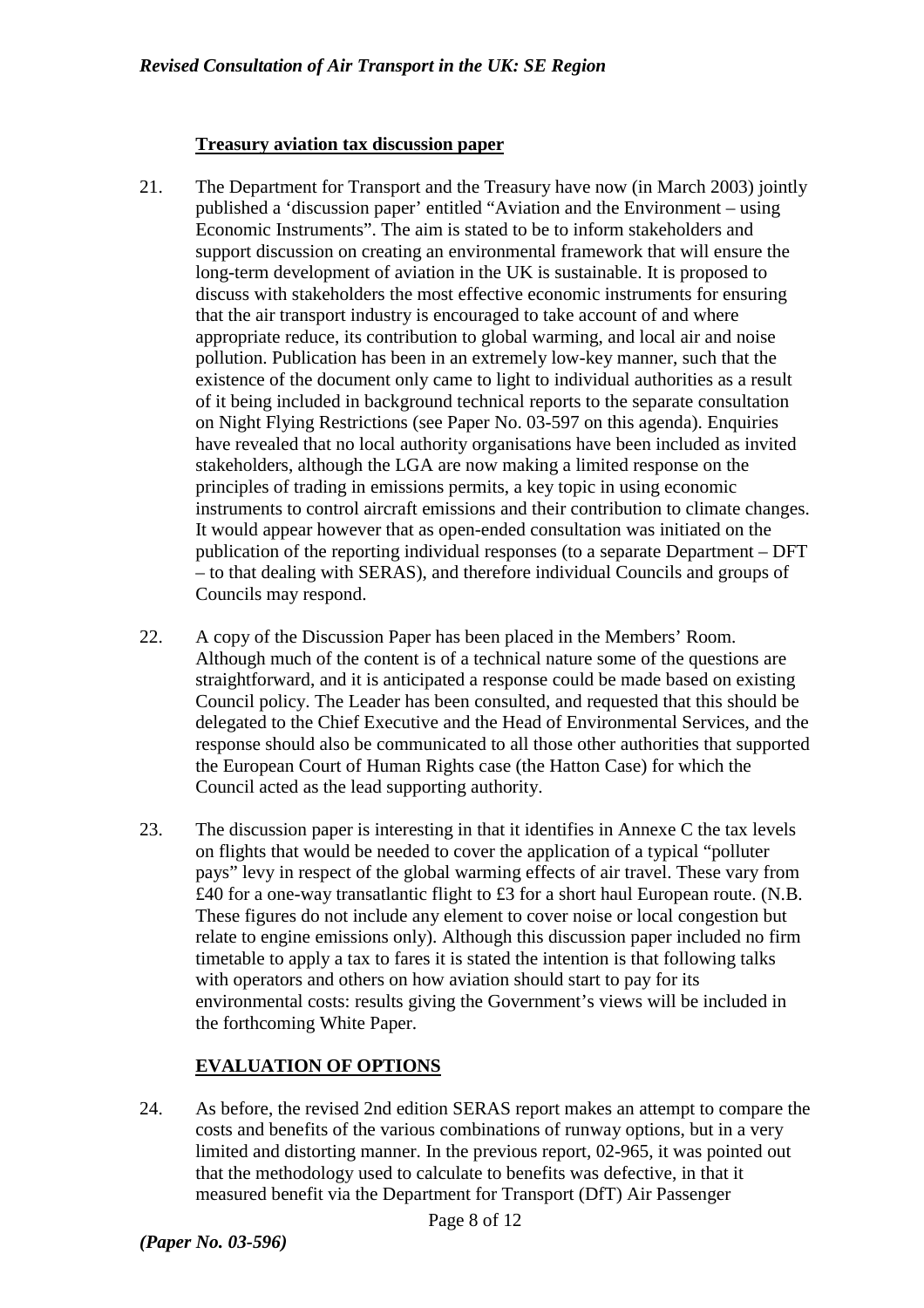Forecasting Model, and the fare premiums avoided per passenger if extra capacity is provided to keep fares down. It was pointed out that this exaggerates the benefits from Heathrow, as an existing hub report. It also included benefits pertaining to foreign passengers, contrary to recommended Treasury guidance on normal cost and benefit evaluations. This method was considered highly likely to be inaccurate over the scale of changes in capacity proposed, as well as having marked bids in favour of hub airports. On costings, the SERAS report has again, as previously, arbitrarily included some infrastructure and transport link costs but not others (e.g. these costs at Heathrow are not included, but the high costs of Thames crossings and links at Cliffe are).

25. Table 1 below shows the results for these limited net costs and benefits as set out in the report for all previous options and for the various permutations involving the new Gatwick options. As stated before, they cannot be relied upon as offering any guidance on choosing the best options, since so many of the environmental costs surrounding Heathrow options are excluded. Nevertheless, as pointed out previously, Gatwick does give potential for some relatively rapid (2011) and low cost options, with far less environmental disbenefits than would be associated with Heathrow.

| <b>Principal Components of</b><br><b>Expansion Package</b>               | Max.<br>capacity<br>achieved.<br><b>Mppa</b> | <b>Total</b><br>benefits<br>(EB) | <b>Costs</b><br>(EB) | <b>Net</b><br>benefits<br>(EB) | Cost/extra<br>mppa<br>capacity.<br>$(f_{\rm sm})$ –<br>relative to<br>maximum<br>use case |
|--------------------------------------------------------------------------|----------------------------------------------|----------------------------------|----------------------|--------------------------------|-------------------------------------------------------------------------------------------|
| Maximum use                                                              | 201.5                                        | 6.7                              | 1.8                  | 4.9                            | $\qquad \qquad \blacksquare$                                                              |
| Heathrow one $-2011$                                                     | 228.5                                        | 12.0                             | 4.2                  | 7.8                            | 51.9                                                                                      |
| Gatwick one close parallel<br>$-2011$                                    | 217                                          | 8.6                              | 2.8                  | 5.9                            | 64.5                                                                                      |
| Gatwick one wide-spaced -<br>2011                                        | 238                                          | 11.1                             | 4.1                  | 7.0                            | 63.0                                                                                      |
| Stansted one $-2011$                                                     | 248.5                                        | 11.0                             | 3.9                  | 7.1                            | 44.6                                                                                      |
| Stansted two $-2011/21$                                                  | 268.5                                        | 4.1                              | 4.6                  | 9.5                            | 41.8                                                                                      |
| Gatwick two 2011/21                                                      | 270                                          | 16.1                             | 4.5                  | 11.6                           | 39.4                                                                                      |
| Heathrow one $-2011 \&$<br>Gatwick one $-2021$                           | 240                                          | 14.6                             | 4.8                  | 9.8                            | 77.9                                                                                      |
| Heathrow one $-2011 \&$<br>Stansted one - 2021                           | 275.5                                        | 17.8                             | 5.5                  | 12.3                           | 50.0                                                                                      |
| Gatwick one $-2011 \&$<br>Stansted one $-2021$                           | 261                                          | 13.7                             | 3.9                  | 9.8                            | 35.3                                                                                      |
| Stansted one $-2011 \&$<br>Gatwick one 2024                              | 261                                          | 13.8                             | 4.0                  | 9.8                            | 37.0                                                                                      |
| Heathrow one $-2011$ ,<br>Gatwick one $-2018 \&$<br>Stansted one $-2024$ | 291                                          | 21.0                             | 6.1                  | 15.0                           | 48.0                                                                                      |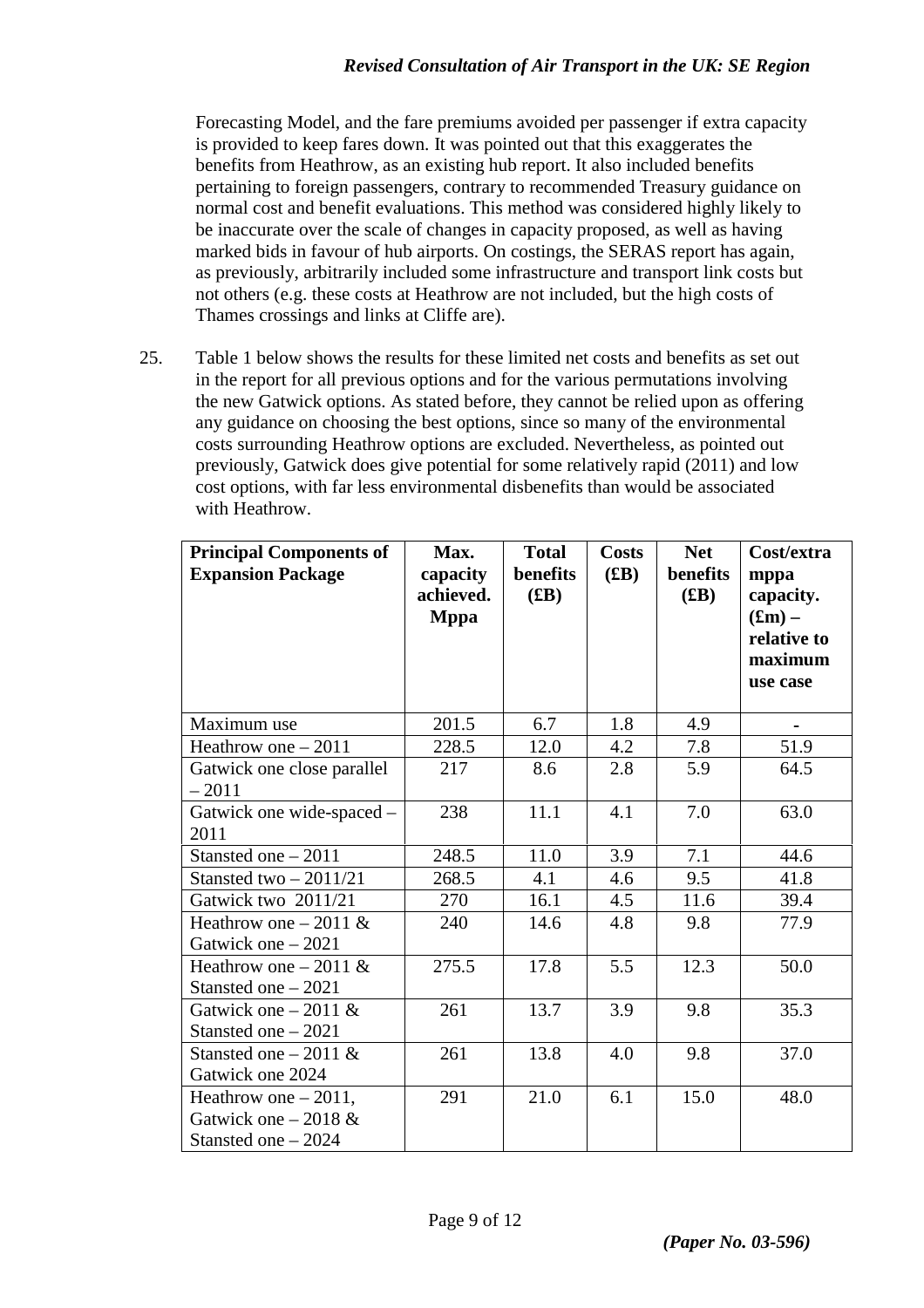## *Revised Consultation of Air Transport in the UK: SE Region*

| Heathrow one $-2011$ ,    | 291   | 21.3 | 6.2 | 15.7 | 49.2 |
|---------------------------|-------|------|-----|------|------|
| Stansted one $-2018 \&$   |       |      |     |      |      |
| Gatwick one $-2024$       |       |      |     |      |      |
| Heathrow one $-2011 \&$   | 297   | 25.3 | 6.9 | 18.3 | 53.4 |
| Gatwick two 2018/2024     |       |      |     |      |      |
| Heathrow one $-2011 \&$   | 297   | 22.6 | 5.9 | 16.6 | 42.0 |
| Gatwick two both - 2024   |       |      |     |      |      |
| Gatwick one $-2011 \&$    | 294   | 16.9 | 4.8 | 12.1 | 32.4 |
| Stansted two $-2018/2024$ |       |      |     |      |      |
| Stansted two $-2011 \&$   | 294   | 17.4 | 5.2 | 12.2 | 36.8 |
| 2018 & Gatwick one $-$    |       |      |     |      |      |
| 2024                      |       |      |     |      |      |
| Gatwick two $-2011/2018$  | 314   | 22.6 | 5.7 | 16.9 | 34.7 |
| & Stansted one $-2024$    |       |      |     |      |      |
| Stansted one $-2011 \&$   | 314   | 21.7 | 5.7 | 16.0 | 34.7 |
| Gatwick two – both 2024   |       |      |     |      |      |
| Stansted three -          | 292.5 | 17.8 | 5.2 | 12.6 | 37.4 |
| 2011/2018/2024            |       |      |     |      |      |
| Heathrow one $-2011 \&$   | 295.5 | 20.9 | 6.2 | 14.7 | 46.8 |
| Stansted two $-2018/2024$ |       |      |     |      |      |
| Cliffe 4 runways $-$      | 311.5 | 17.3 | 8.8 | 8.5  | 63.6 |
| 2011/2021                 |       |      |     |      |      |

## **True relative benefits of the options**

- 24. The Council's previous report, Paper No. 02-965, estimated the difference between a proper cost-benefit calculation of these options and the SERAS quoted figures above could be as much as a £5 billion overstatement in the case of Heathrow, and a  $£2+$  billion understatement for Cliffe. This highlighted the case for properly assessing the regional employment and noise congestion and pollution costs of each case.
- 25. One issue that has perhaps now been clarified with the IPPR and RCEP reports and the Treasury discussion paper on flight taxation all being published is the need to proceed with lower growth forecasts and making a fairly realistic assumption on the speed and level of taxation that will be necessary to achieve sustainability commitments and also expected European directions on emissions over the coming 5 to 10 year period. Such a scenario would tend to favour low cost, low environmentally damaging options with flexibility for further expansion. In this regard there is a difficult initial choice between Gatwick and Stansted options, both of which offer significant flexibility and limited environmental disbenefit. If the high demand levels in air traffic materialise in time, the projected target figure of over 300 mppa can be achieved with a combination of Gatwick and Stansted options. At these levels of capacity the single Gatwick (wide-spaced) and two Stansted runways appear an attractive option, as the second Gatwick runway with limited functionality due to the inability to overfly Horley is avoided.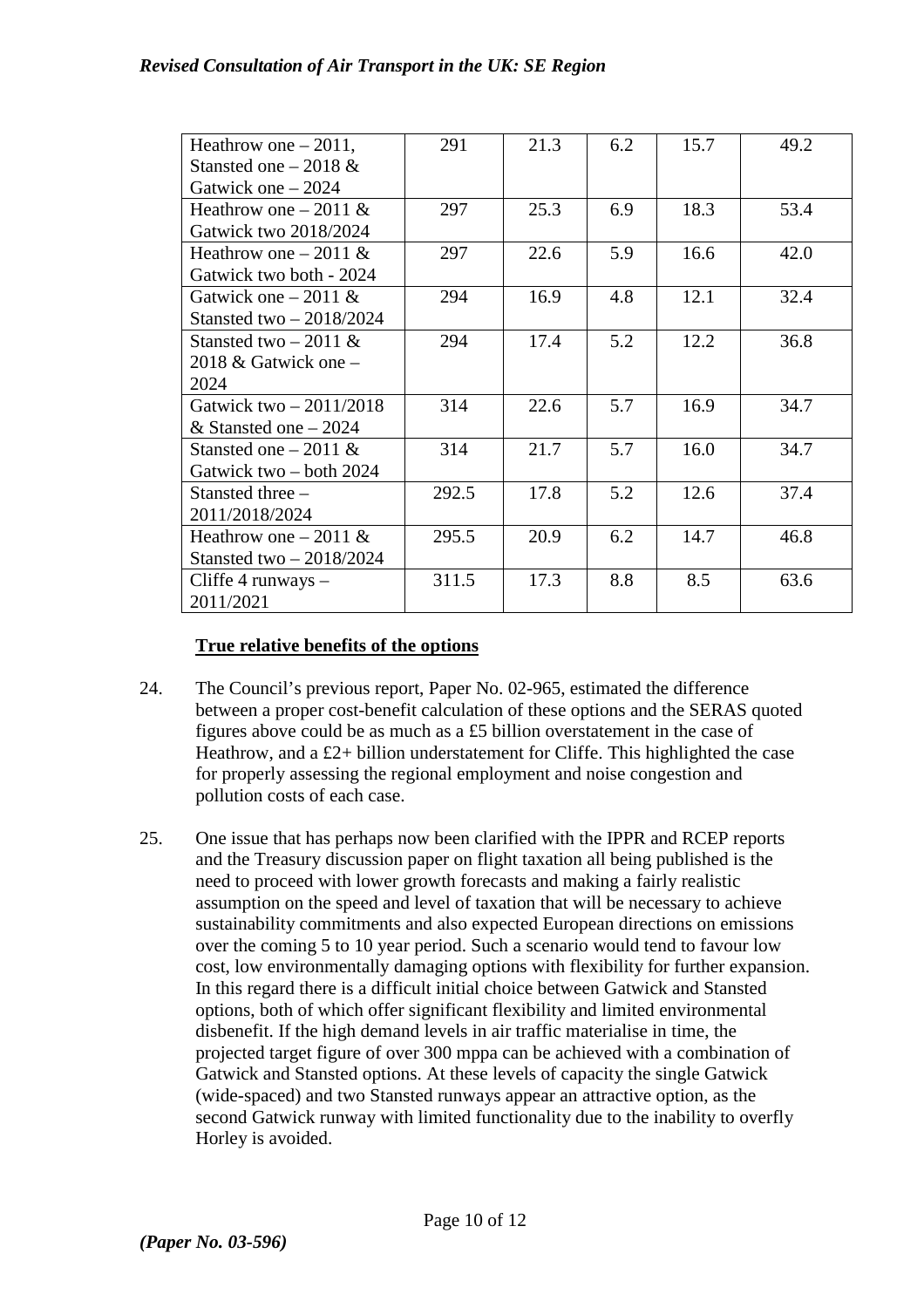- 26. Cliffe. Although the Gatwick and Stansted options offer flexibility this does not mean that Cliffe is not still a viable option. It still offers very significant regeneration benefits for the East London corridor and ideal transport links for a new hub. The costs are much lower than implied if the Government is going to go ahead with the Lower Thames Crossing and other Thames Gateway infrastructure improvements. Cliffe would undoubtedly need a firm commitment from the Government to make it happen: it is clear that BA and BAA see it as a strong threat, and for it to proceed it would be essential to demonstrate not only were the proper environmental measures going to be put in place to create the alternative ecological habitats to the Cliffe marshes, but that the Government were planning to put the transport, employment and housing infrastructure in place as well.
- 27. Heathrow. Nothing has really changed on the Heathrow options. Despite BA and BAA launching heavily resourced and understandably effective lobbying and publicity campaigns to minimise the difficulties at Heathrow and continue to claim its economic benefits, in reality IPPR and other neutral commentators have shown these benefit claims to be overstated and have endorsed the views of the Council and others that environmental costs must effectively rule it out.

# **Leader's Comments**

- 28. The Leader has been consulted on the second edition consultation report and the above analysis. He comments that much that has happened since the initial consultation closed in November has vindicated the Council's views: Gatwick options have been added in and are shown to be highly attractive as predicted. A number of significant studies have endorsed the Council's calls for economic instruments to be used to make airlines carry the environmental costs of their pollution, and for air traffic growth forecasts to be moderated. The heavy lobbying by the airline and airport operators has intensified, focussing on claims of a loss of business to European hubs if Heathrow is not expanded.
- 29. The Leader believes the Gatwick options look extremely attractive in the current context: they make sense now the Treasury appear to be actively planning new sustainability taxes on the industry and growth of air traffic is likely to be moderated. The transport links are already good and can be upgraded at modest cost. A single additional runway offers minimal environmental impact in comparison with Heathrow. He believes Stansted could follow later, although an alternative case could be made out, to expand Stansted first. He notes that while the Cliffe option has received heavy criticism, both on safety grounds due to bird strikes, and the ecology issues surrounding the SSSI and habitat replacement problems, it still offers the greatest benefits in planning and regeneration terms, and has the lowest noise disturbance factors of any option. Hence he believes a full economic assessment, using the methodology recommended by the Council, could still show Cliffe as a possible best option, and one the Government could make successful via a positive commitment with the necessary infrastructure investment. He therefore supports the recommendations given in paragraph 3 above, which are largely similar to those previously made in November.
- 30. The Leader is concerned however that despite the publication of the joint discussion paper between the DfT and the Treasury, the DfT and the Second Edition of the SERAS report are still not adopting a proper cost benefit approach